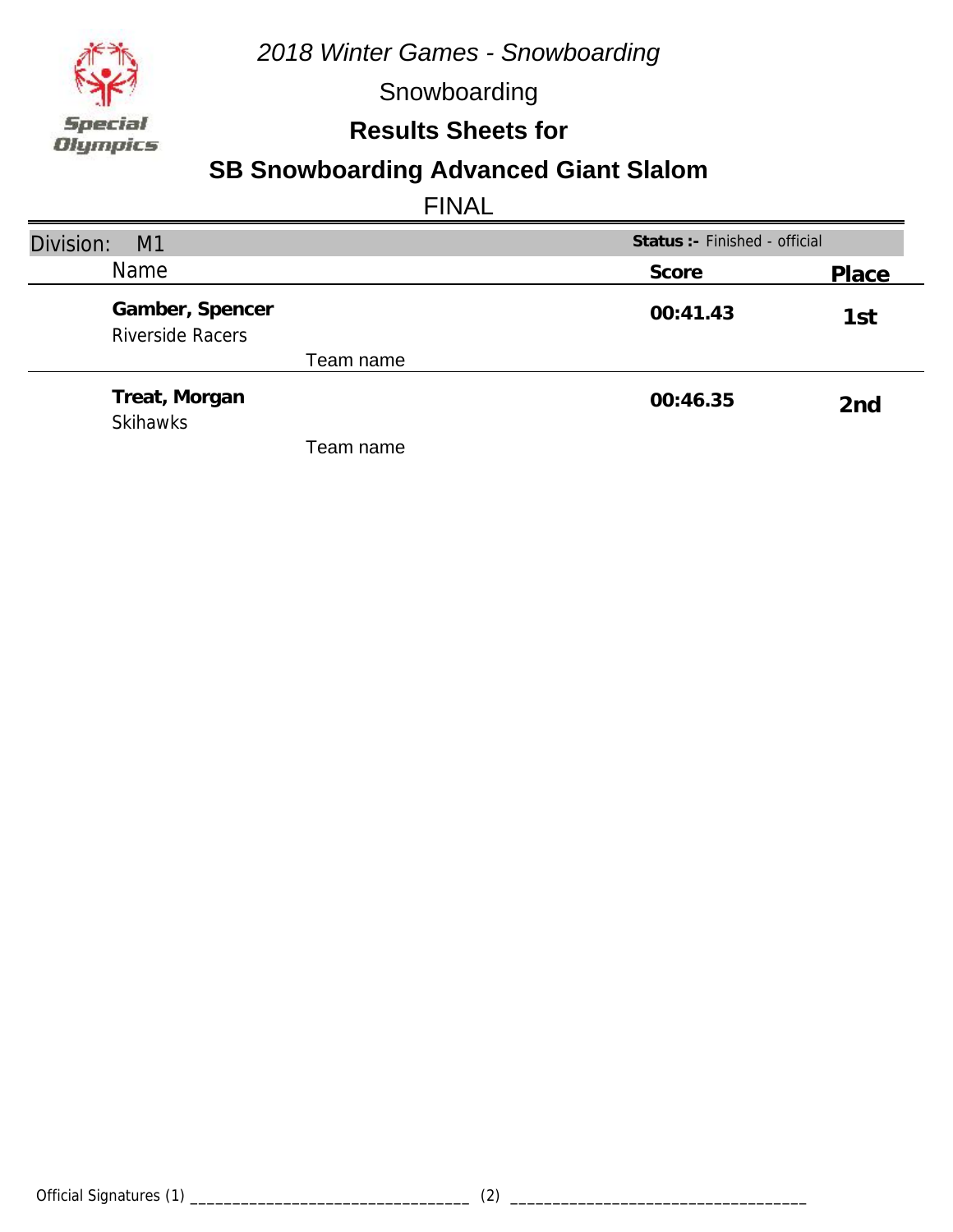

Snowboarding

### **Results Sheets for**

## **SB Snowboarding Advanced Giant Slalom**

| Division:<br>M <sub>2</sub>      | Status : - Finished - official |       |
|----------------------------------|--------------------------------|-------|
| <b>Name</b>                      | Score                          | Place |
| Torres, Bailey<br>Baker 542 Ride | 00:35.41                       | 1st   |
| Team name                        |                                |       |
| Beckham, Jeremy                  | 00:36.91                       | 2nd   |
| Sno Phantoms - Snowboarding      |                                |       |
| Team name                        |                                |       |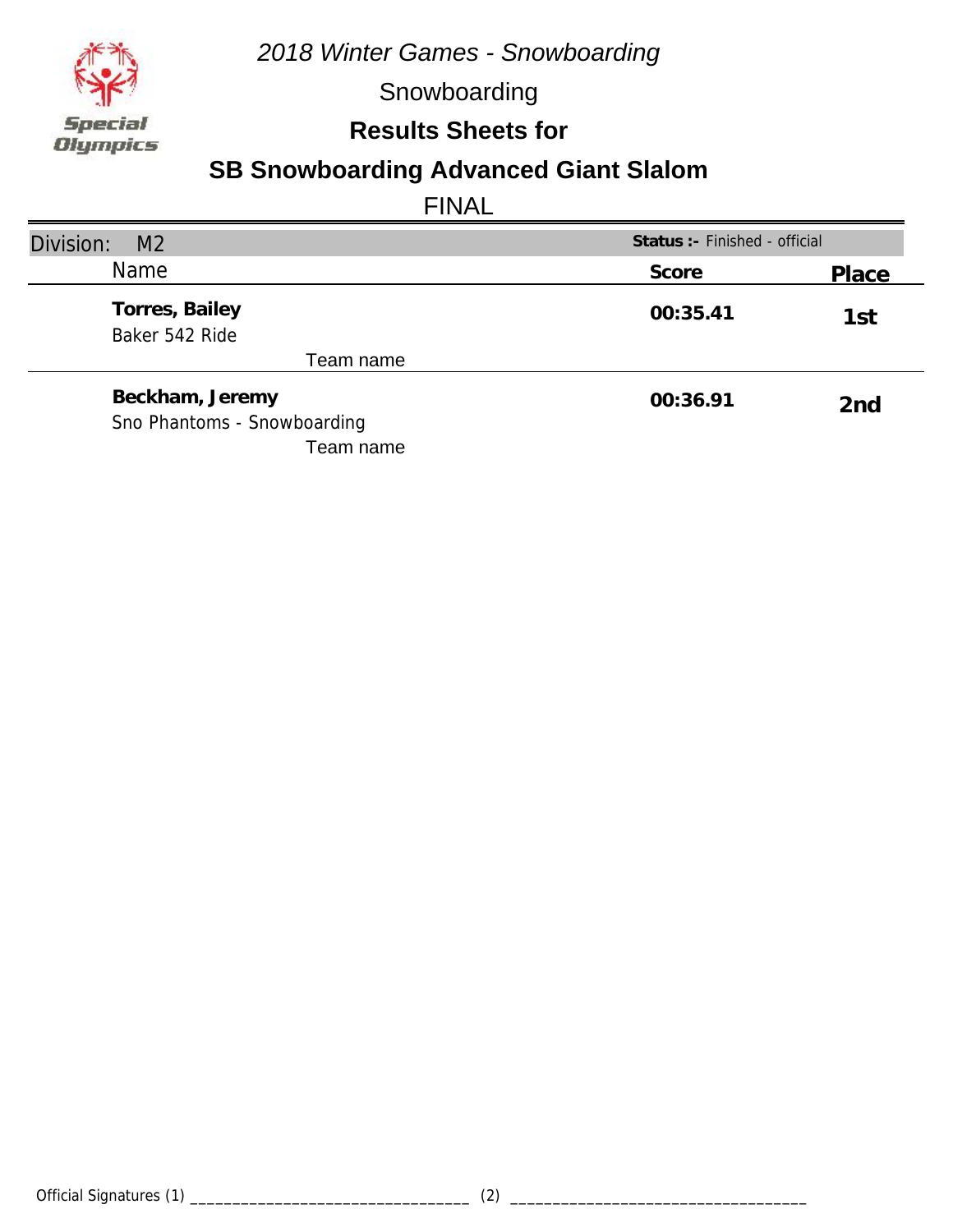

Snowboarding

**Results Sheets for**

## **SB Snowboarding Advanced Giant Slalom**

| Division:<br>M <sub>3</sub>               |          | Status : - Finished - official |  |
|-------------------------------------------|----------|--------------------------------|--|
| Name                                      | Score    | <b>Place</b>                   |  |
| Stewart, Dane<br><b>Riverside Racers</b>  | 00:43.57 | 1st                            |  |
| Team name                                 |          |                                |  |
| Daly, Craig<br><b>Skihawks</b>            | 00:44.65 | 2 <sub>nd</sub>                |  |
| Team name                                 |          |                                |  |
| Lockard, Craig<br><b>Bluewood Bombers</b> | 00:45.72 | 3rd                            |  |
| Team name                                 |          |                                |  |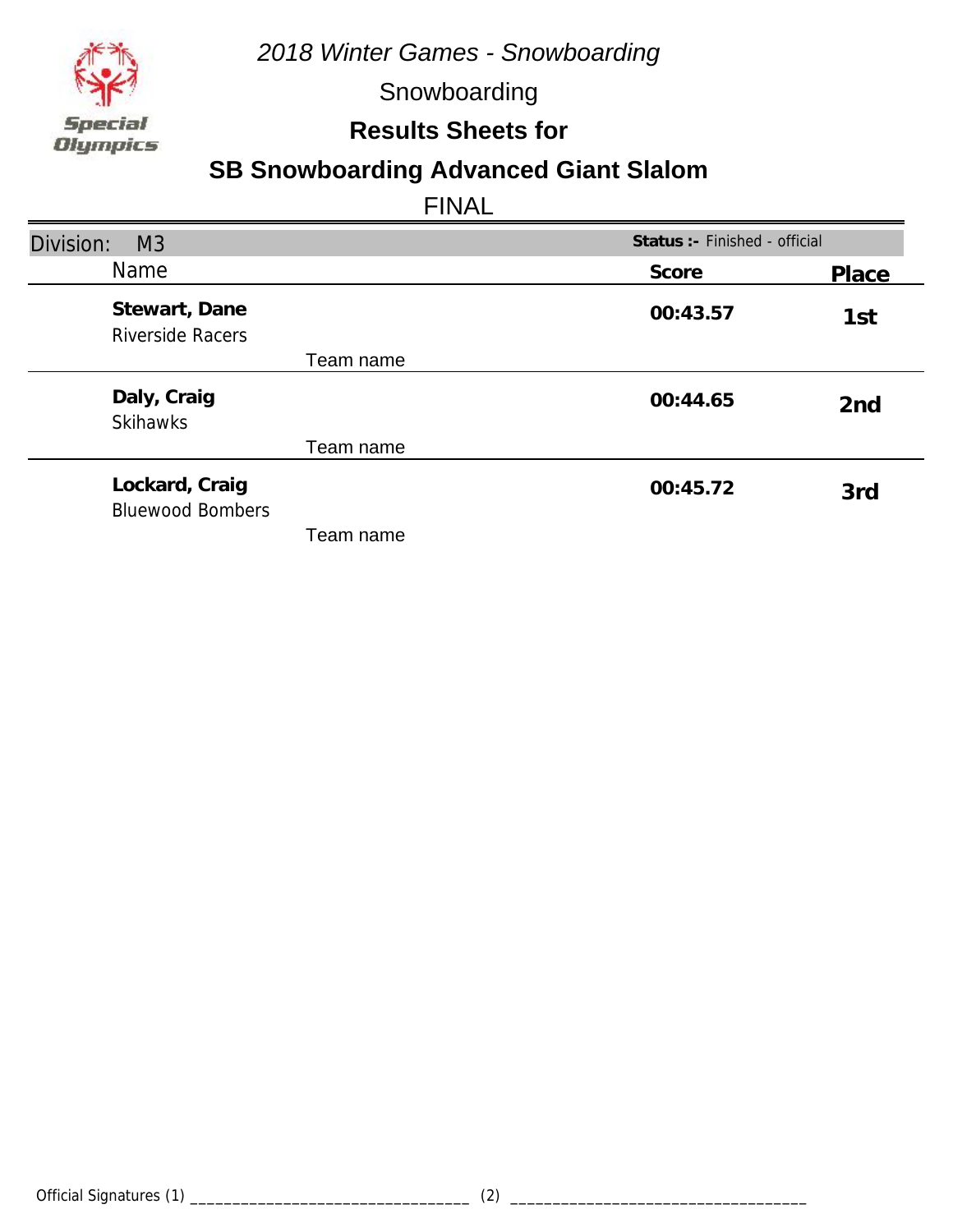

Snowboarding

### **Results Sheets for**

## **SB Snowboarding Advanced Giant Slalom**

| Division:<br>M <sub>4</sub>  | Status :- Finished - official |       |
|------------------------------|-------------------------------|-------|
| <b>Name</b>                  | Score                         | Place |
| Evans, Aaron                 | 00:45.87                      | 1st   |
| Spokane Powderhounds         |                               |       |
| Team name                    |                               |       |
| Graves, Michael              | 00:51.00                      | 2nd   |
| <b>Tri-Cities Ski Wolves</b> |                               |       |
| Team name                    |                               |       |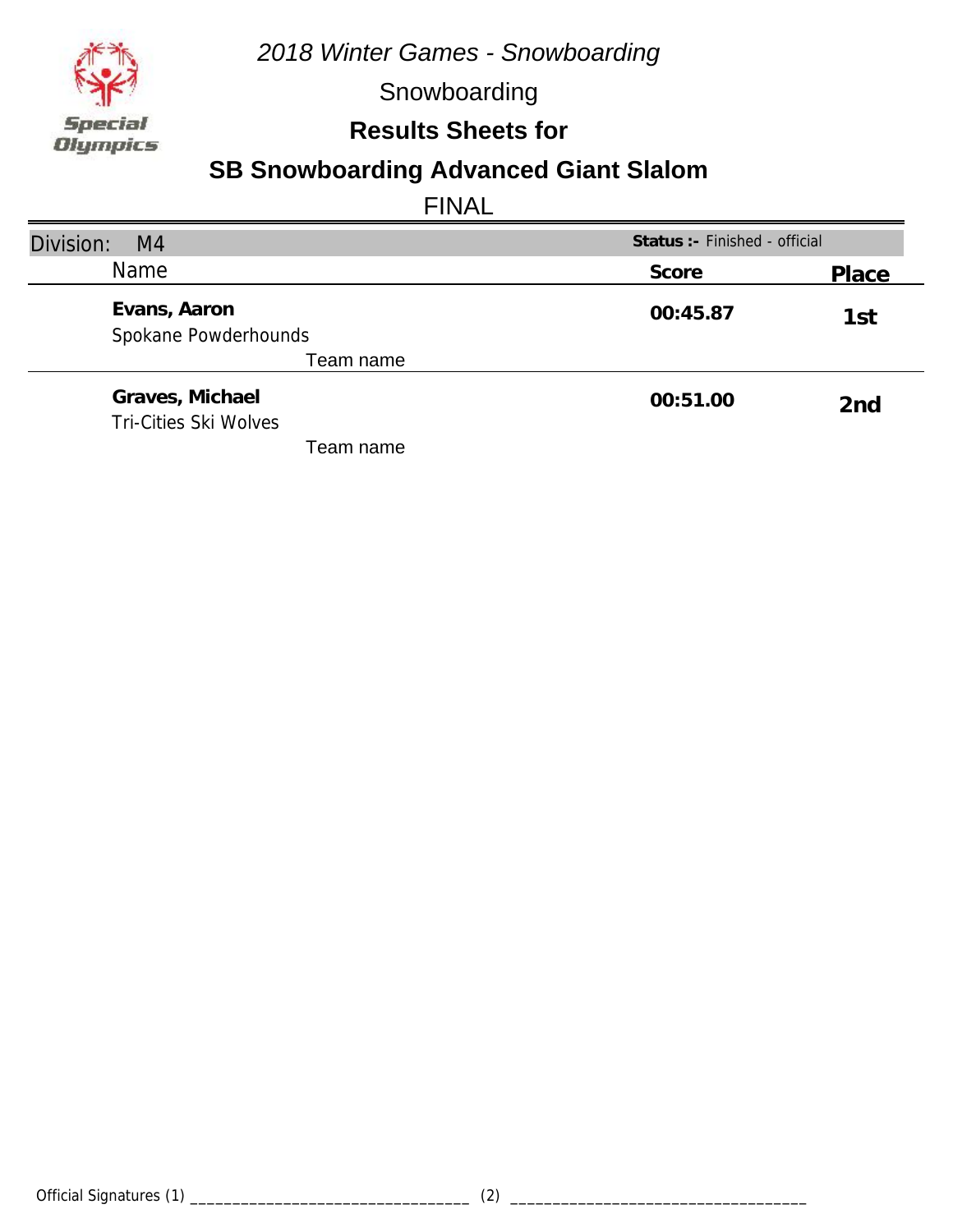

Snowboarding

**Results Sheets for**

## **SB Snowboarding Advanced Giant Slalom**

| Division:<br>M <sub>5</sub>                    | Status : - Finished - official |                 |
|------------------------------------------------|--------------------------------|-----------------|
| <b>Name</b>                                    | Score                          | Place           |
| Roberts, Casey<br><b>Tri-Cities Ski Wolves</b> | 00:44.06                       | 1st             |
| Team name                                      |                                |                 |
| Tevlin, Jason                                  | 00:45.68                       | 2 <sub>nd</sub> |
| Sno Phantoms - Snowboarding                    |                                |                 |
| Team name                                      |                                |                 |
| Brittan, Chris<br><b>Skihawks</b>              | 01:27.06                       | 3rd             |
| Team name                                      |                                |                 |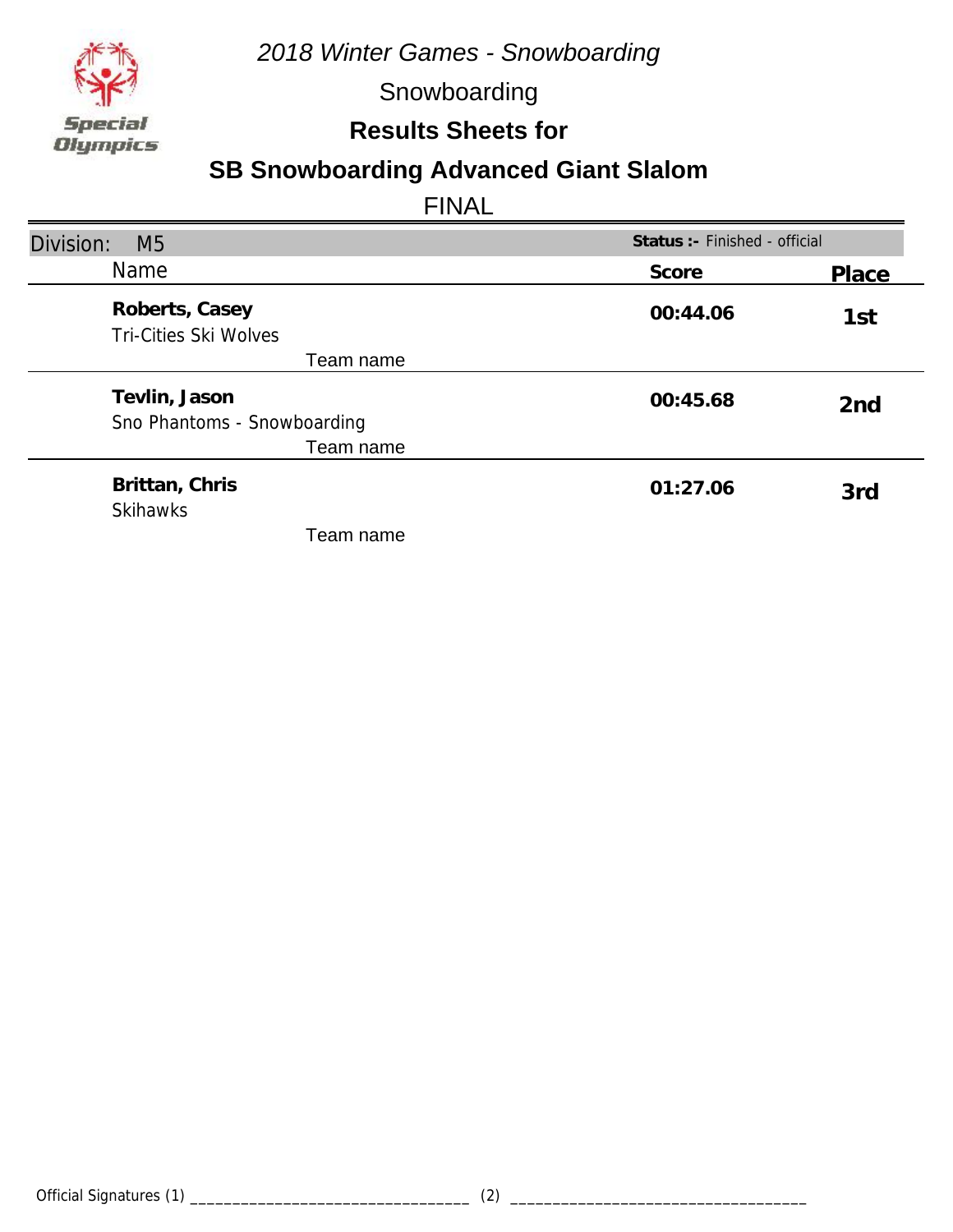

Snowboarding

## **Results Sheets for**

## **SB Snowboarding Advanced Unified Giant Slalom**

| Division:<br>- F1                                   | Status : - Finished - official |       |
|-----------------------------------------------------|--------------------------------|-------|
| <b>Name</b>                                         | Score                          | Place |
| Garrison, Casey<br>Mission Ridge Mountain Lions     | 00:41.94                       | 1st   |
| Team name Mission Ridge Te                          |                                |       |
| Konst, Alexis Marie<br>Mission Ridge Mountain Lions | 00:46.16                       | 1st   |
| Team name Mission Ridge Te                          |                                |       |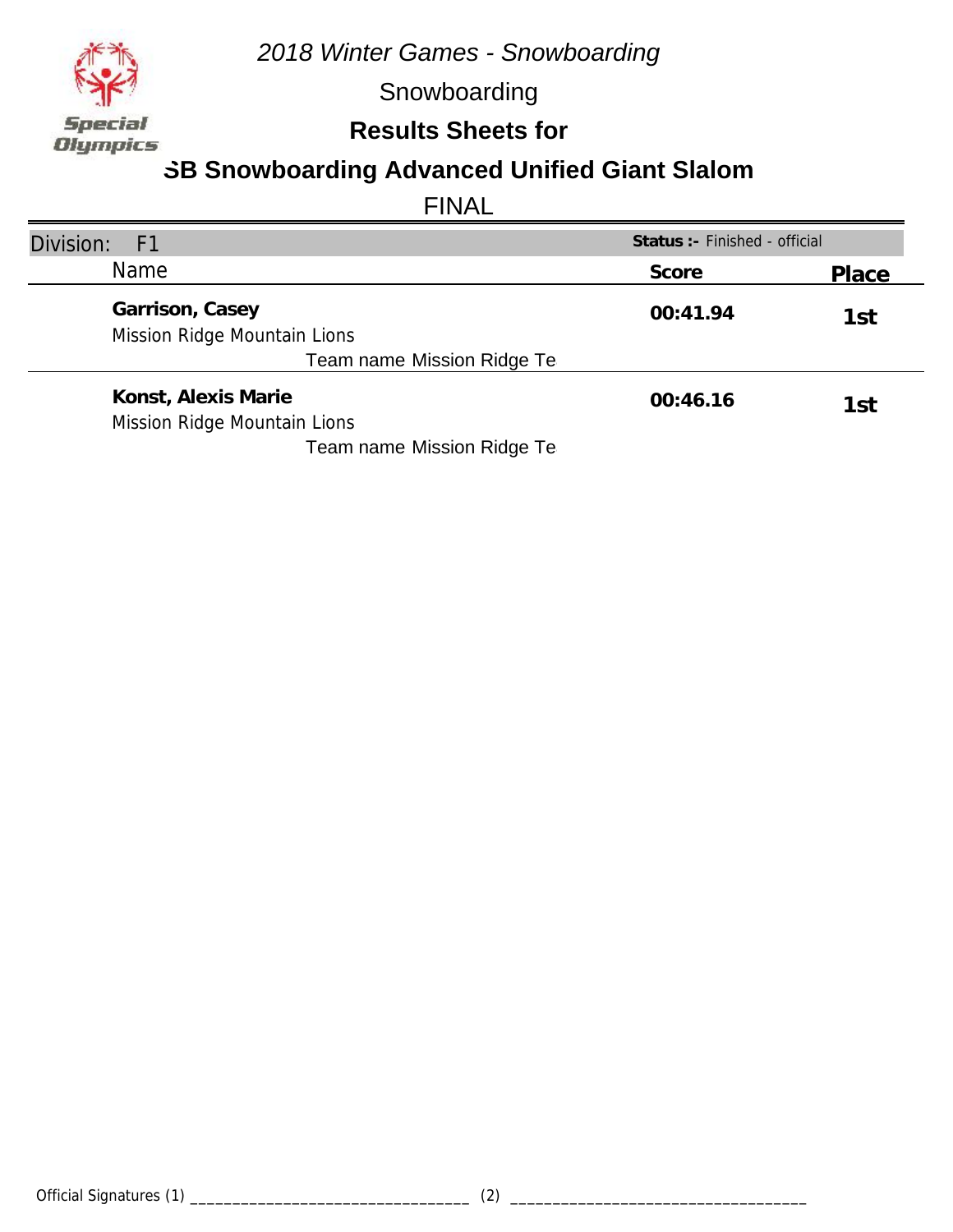

Snowboarding

**Results Sheets for**

## **SB Snowboarding Intermediate Giant Slalom**

| Division:<br>F <sub>1</sub>                    | Status : - Finished - official |                 |
|------------------------------------------------|--------------------------------|-----------------|
| <b>Name</b>                                    | Score                          | Place           |
| Hissam, Corrie<br><b>Tri-Cities Ski Wolves</b> | 01:19.78                       | 1st             |
| Team name                                      |                                |                 |
| McCormick, Sarah<br>Cascade Ridge Racers       | 05:00.00                       | 2 <sub>nd</sub> |
| Team name                                      |                                |                 |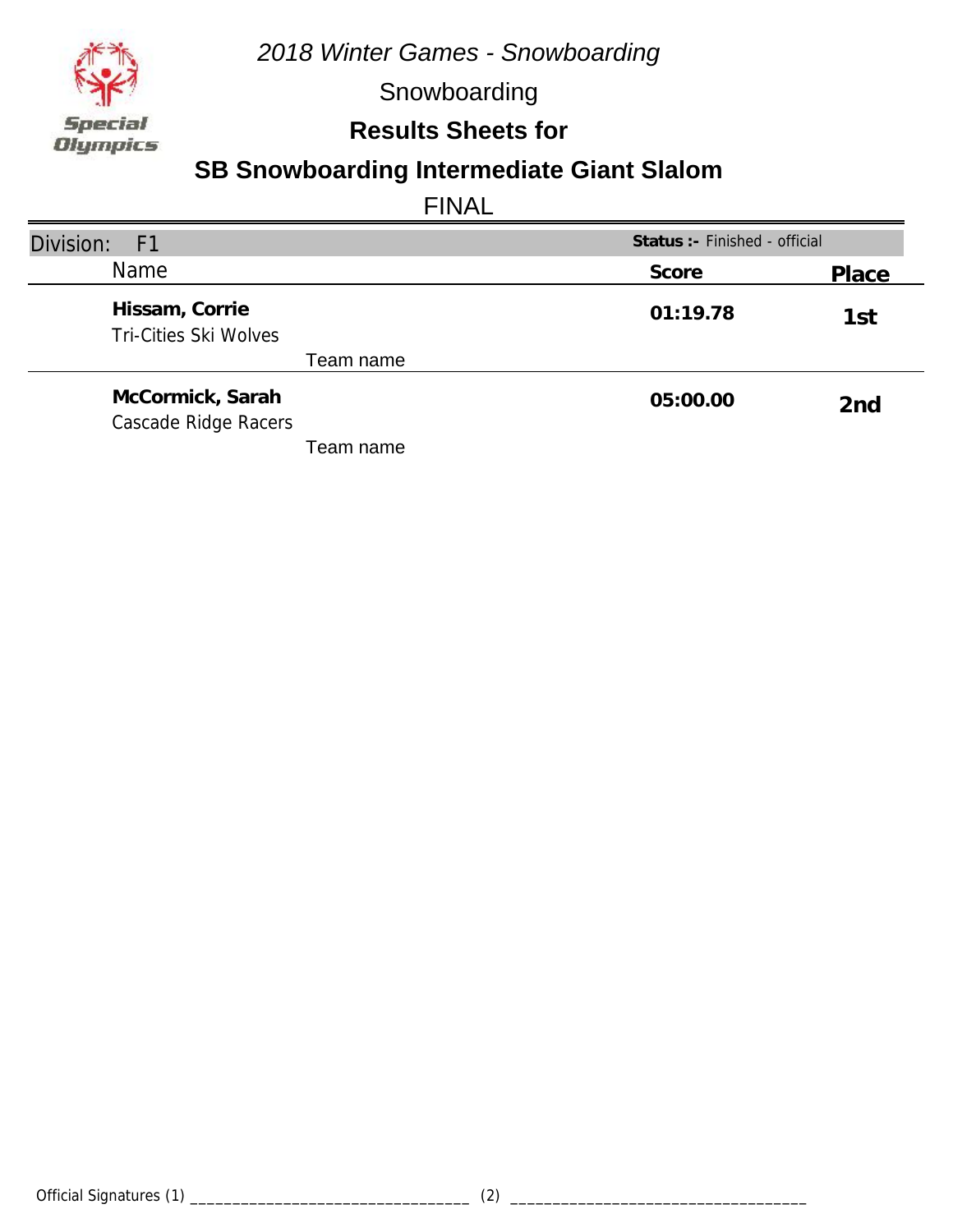

Snowboarding

**Results Sheets for**

## **SB Snowboarding Intermediate Giant Slalom**

| Division:<br>M1                                 | Status : - Finished - official |                 |
|-------------------------------------------------|--------------------------------|-----------------|
| <b>Name</b>                                     | Score                          | Place           |
| Ripley, Kameron<br>Spokane Powderhounds         | 00:41.91                       | 1st             |
| Team name                                       |                                |                 |
| English, Sylas<br><b>Tri-Cities Ski Wolves</b>  | 01:27.19                       | 2 <sub>nd</sub> |
| Team name                                       |                                |                 |
| Filkowski, Alex<br><b>Tri-Cities Ski Wolves</b> |                                | DO              |
| Team name                                       |                                |                 |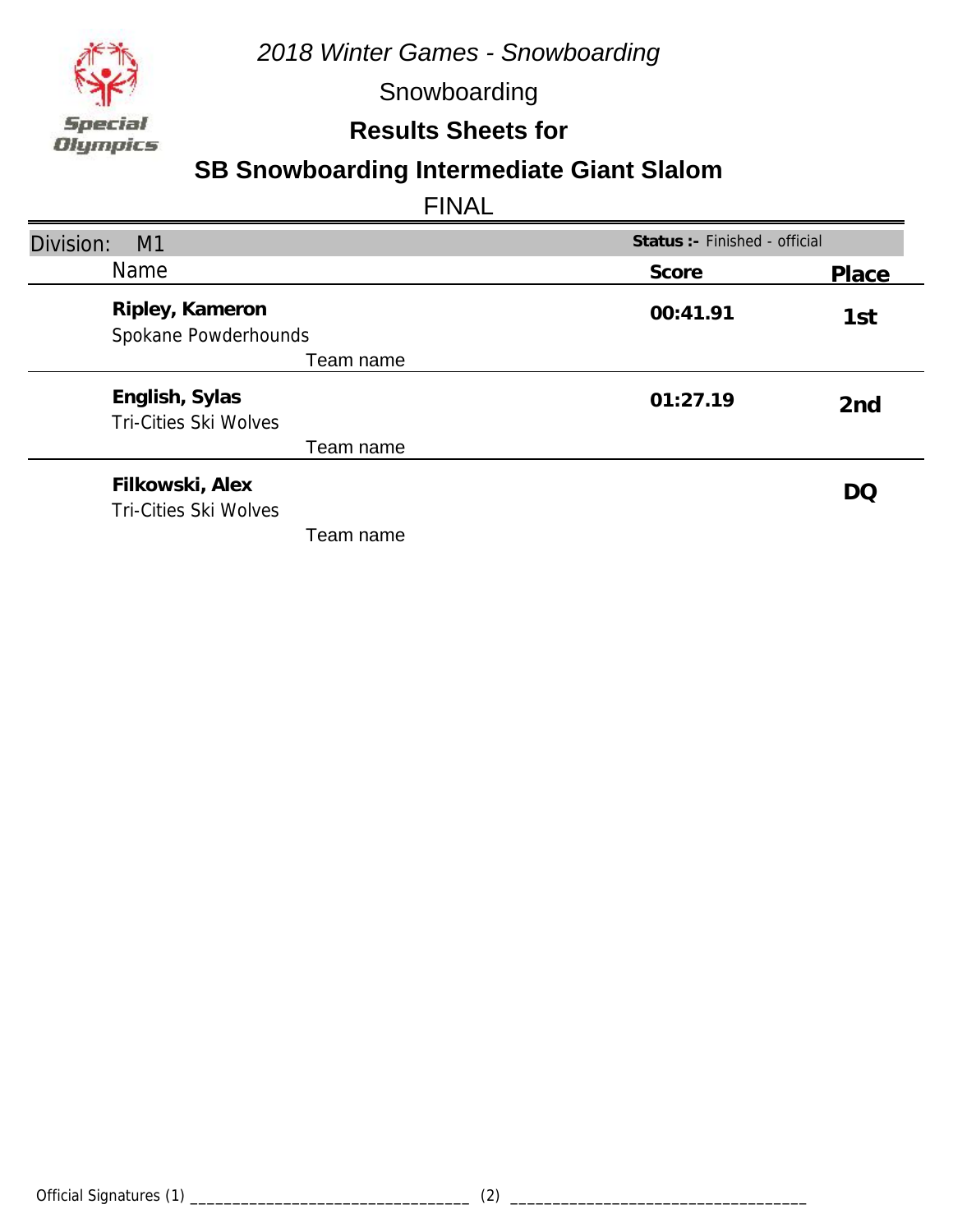

Snowboarding

## **Results Sheets for**

## **SB Snowboarding Intermediate Giant Slalom**

| Division:<br>M <sub>2</sub>                            | Status : - Finished - official |                 |
|--------------------------------------------------------|--------------------------------|-----------------|
| <b>Name</b>                                            | Score                          | Place           |
| Oliveros Jr., Melquirades Mel<br>Tri-Cities Ski Wolves | 00:43.81                       | 1st             |
| Team name                                              |                                |                 |
| Andersen, Eric M.                                      | 00:49.97                       | 2 <sub>nd</sub> |
| Spokane Powderhounds                                   |                                |                 |
| Team name                                              |                                |                 |
| Bruun, David<br>Baker 542 Ride                         | 00:58.07                       | 3rd             |
| Team name                                              |                                |                 |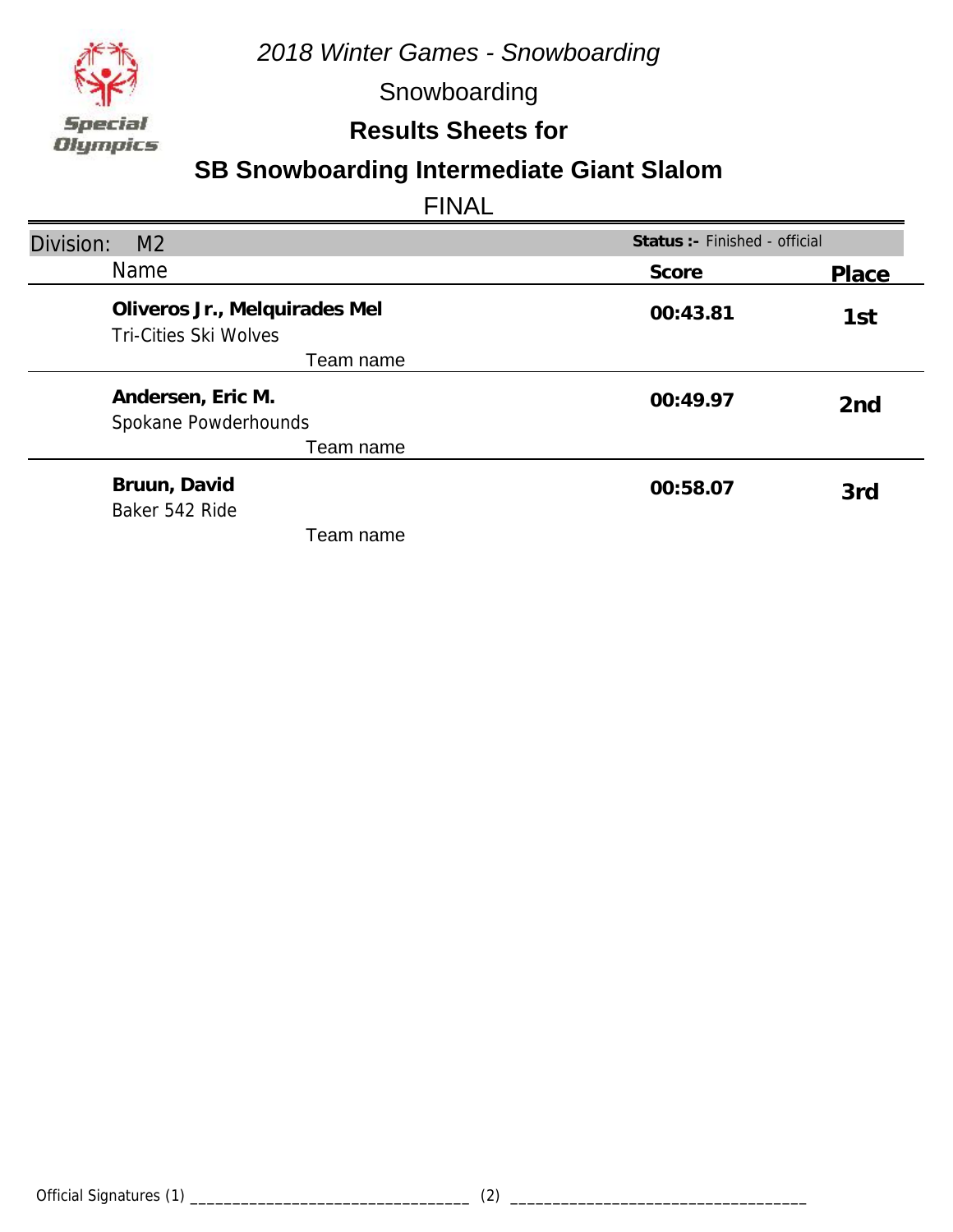

Snowboarding

## **Results Sheets for**

## **SB Snowboarding Intermediate Giant Slalom**

| Division:<br>M <sub>3</sub>            | Status: - Finished - official |                 |
|----------------------------------------|-------------------------------|-----------------|
| <b>Name</b>                            | Score                         | Place           |
| Oreshkin, Paul<br>Cascade Ridge Racers | 00:53.53                      | 1st             |
| Team name                              |                               |                 |
| Patterson, Drew<br><b>Skihawks</b>     | 01:09.57                      | 2 <sub>nd</sub> |
| Team name                              |                               |                 |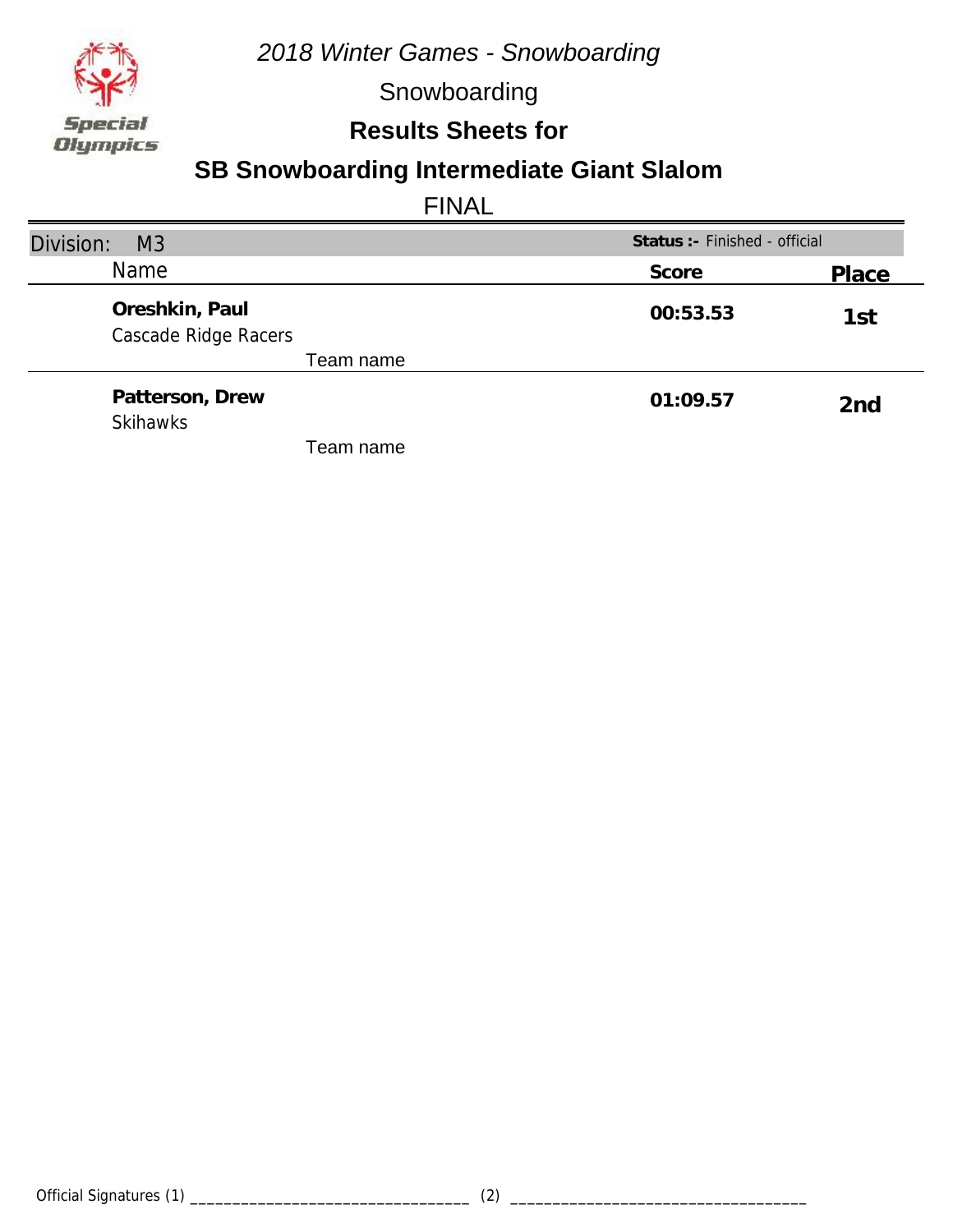

Snowboarding

### **Results Sheets for**

## **SB Snowboarding Intermediate Giant Slalom**

| Division:<br>M4                                 | Status :- Finished - official |                 |
|-------------------------------------------------|-------------------------------|-----------------|
| <b>Name</b>                                     | Score                         | Place           |
| Miller, Clayton<br><b>Tri-Cities Ski Wolves</b> | 01:07.34                      | 1st             |
| Team name                                       |                               |                 |
| Herrera, Noah<br><b>Skihawks</b>                | 01:32.69                      | 2 <sub>nd</sub> |
| Team name                                       |                               |                 |
| Todd, Justin<br><b>Skihawks</b>                 | 01:49.84                      | 3rd             |
| Team name                                       |                               |                 |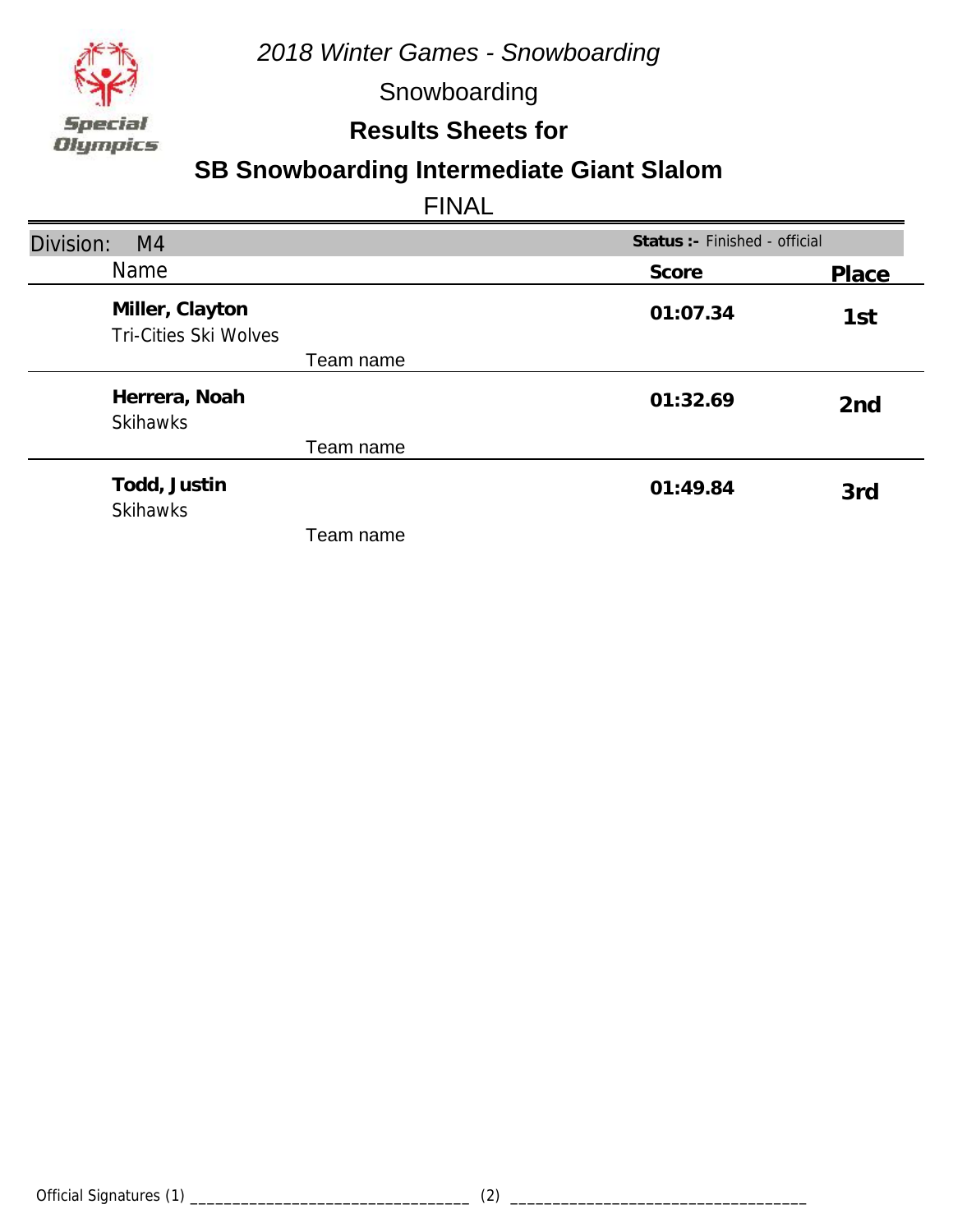

Snowboarding

### **Results Sheets for**

## **SB Snowboarding Intermediate Unified Giant Slalom**

Final Score

| Division:<br>M1                             | Status :- Finished - official |                 |
|---------------------------------------------|-------------------------------|-----------------|
| Name                                        | Score                         | <b>Place</b>    |
| Drumm, Thomas Aaron<br>Spokane Powderhounds | 00:45.75                      | 1st             |
| Team name Spokane Powderl                   |                               |                 |
| Tevlin, Ryan<br>Spokane Powderhounds        | 00:50.70                      | 1st             |
| Team name Spokane Powderl                   |                               |                 |
| Maszak, Alex<br>Spokane Powderhounds        | 02:05.00                      | 2 <sub>nd</sub> |
| Team name Spokane Powderl                   |                               |                 |
| Pilgrim, Lorne P.<br>Spokane Powderhounds   | 01:47.25                      | 2 <sub>nd</sub> |
| Team name Spokane Powderl                   |                               |                 |
| Hyvonen, James<br>Spokane Powderhounds      |                               | DQ              |
| Team name Spokane Powderl                   |                               |                 |
| Kual, Nyiang<br>Spokane Powderhounds        |                               | DQ              |
| Team name Spokane Powderl                   |                               |                 |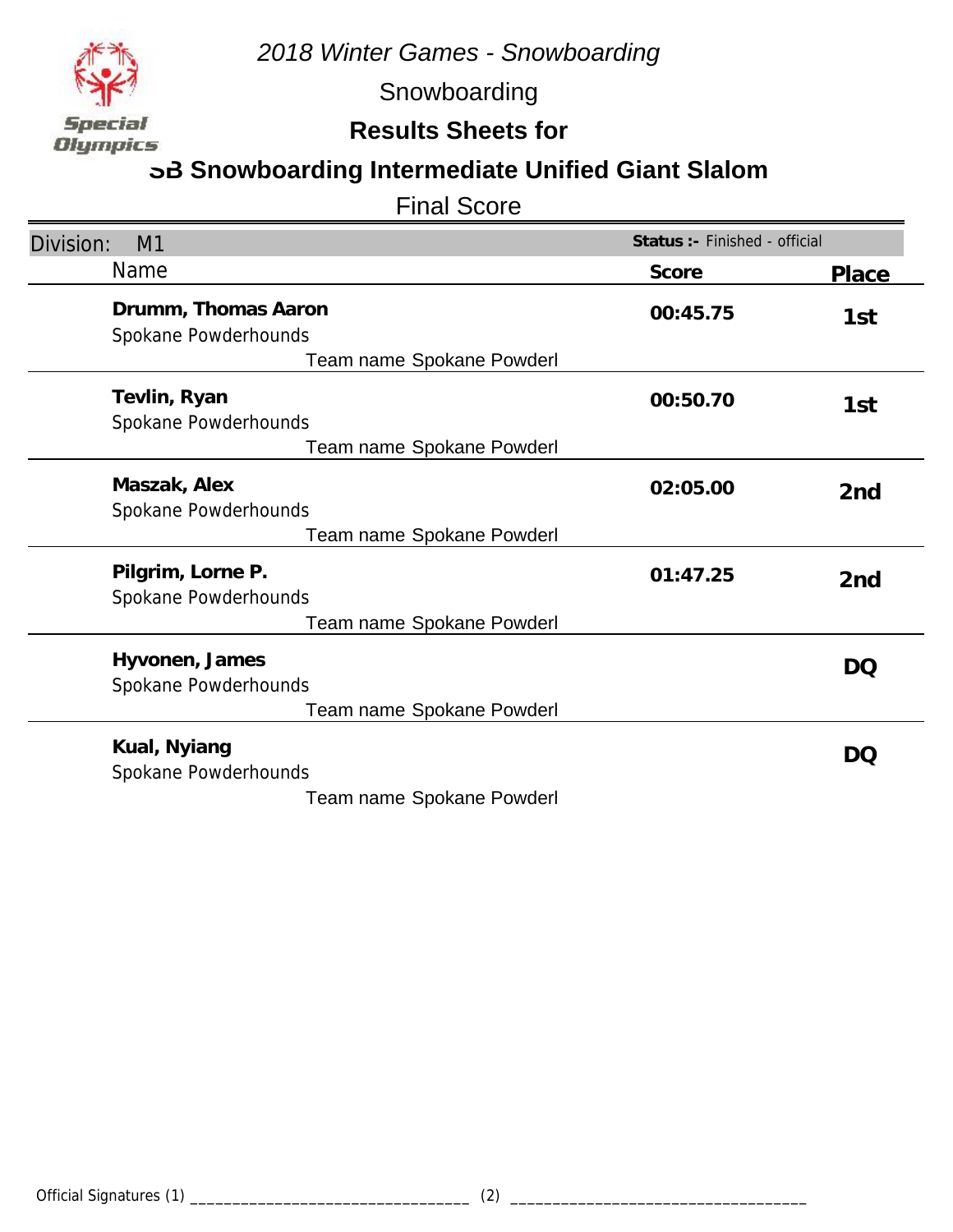

Snowboarding

**Results Sheets for**

# **SB Snowboarding Novice Giant Slalom**

| Division:<br>M1                                  | Status : - Finished - official |                 |
|--------------------------------------------------|--------------------------------|-----------------|
| Name                                             | Score                          | Place           |
| Jolliffe, Hannah<br><b>Tri-Cities Ski Wolves</b> | 00:26.78                       | 1st             |
| Team name                                        |                                |                 |
| Power, Tynan<br><b>Skihawks</b>                  | 00:30.16                       | 2 <sub>nd</sub> |
| Team name                                        |                                |                 |
| Simmons, Kimberly (Kim)<br><b>Skihawks</b>       | 00:48.78                       | 3rd             |
| Team name                                        |                                |                 |
| Holley, Josiah Joey<br>Spokane Powderhounds      | 00:49.68                       | 4th             |
| Team name                                        |                                |                 |